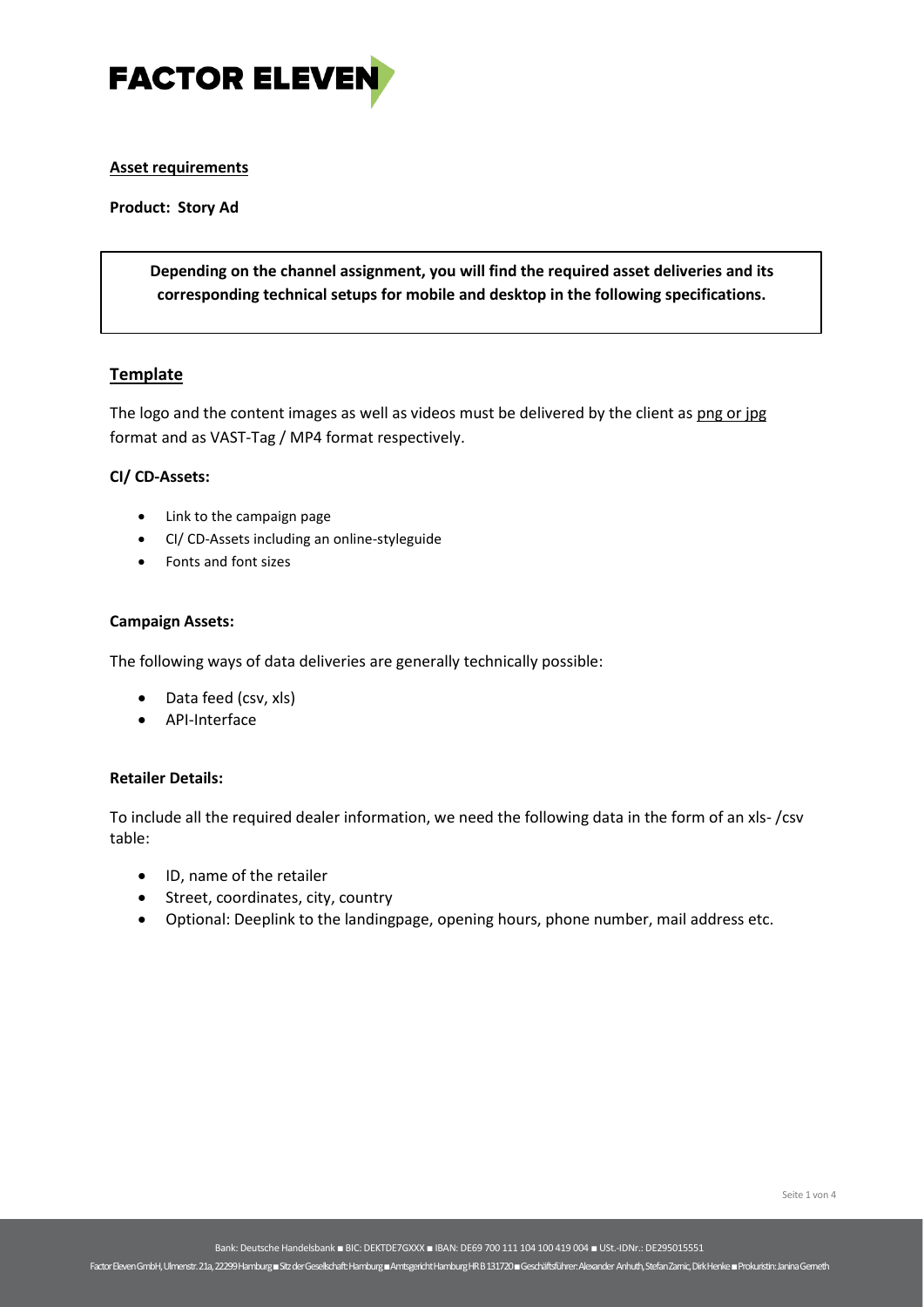

# **Asset-requirements**



### **Desktop Image-requirements:**

- **Logo:** Must be delivered as .svg or .png file incl. a transparent background Max. height: 130px
- **Content:** Images must be delivered as .jpg, .jpeg or .png file Format: 640x1138px (additionally 320x569px)

# **Mobile Image-requirements:**

- **Logo:** Must be delivered as .svg or .png file incl. a transparent background Max. height: 65px
- **Content:** Images must be delivered as .jpg, .jpeg or .png file Format: 320x569px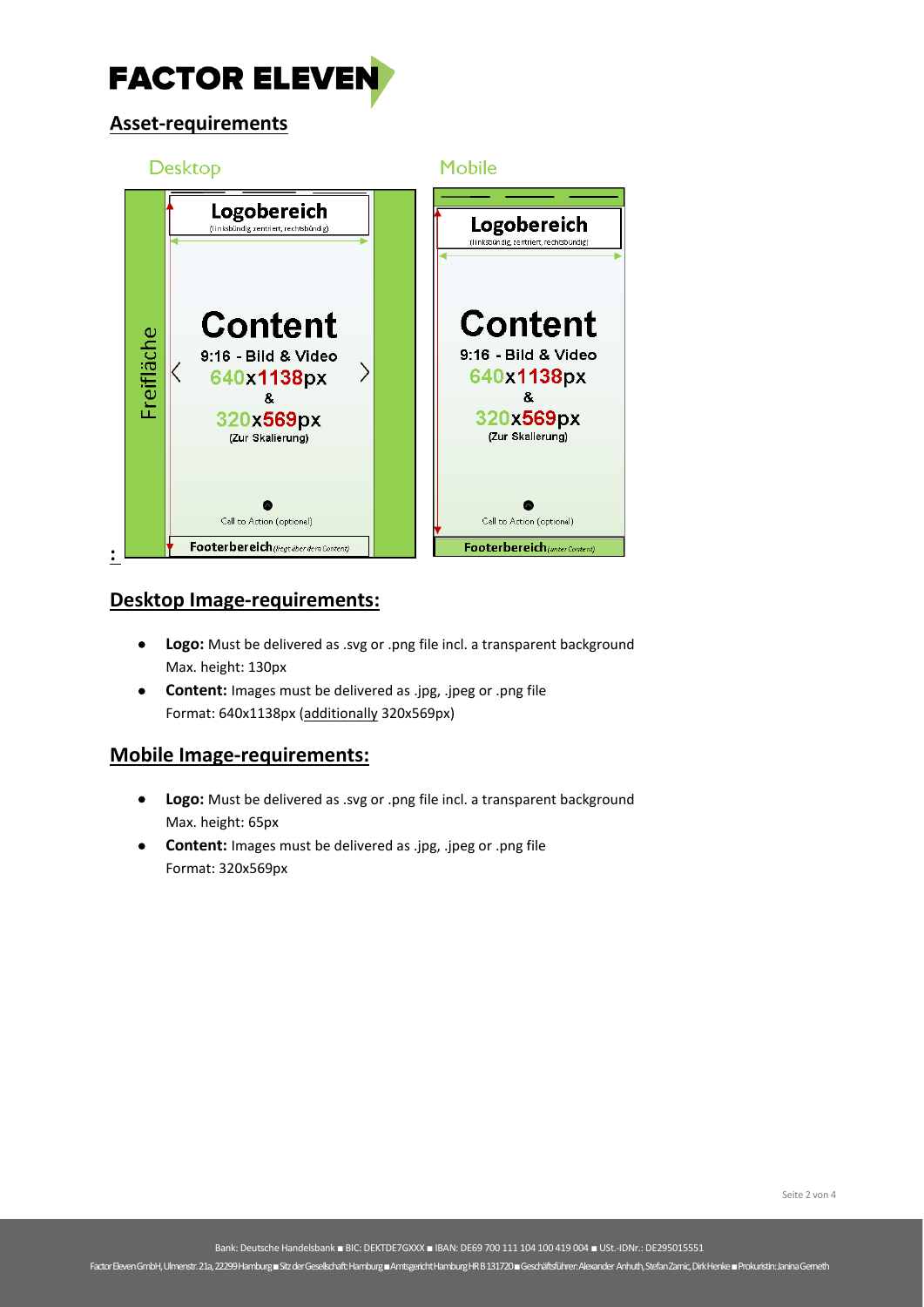

## **Desktop and Mobile Video-requirements 9:16:**

In general, a video must have an aspect ratio of 9:16 and be at least 3 seconds long. The maximum video length is generally not limited.

**1. Video-Redirect**

If it is possible to generate a VAST 3 or 4 tag via the customer's own Ad server, the video can be hosted directly by the customer. The provided redirect to the video advertising material in the customer's own AD server must be callable via "**https**". The general specifications apply to the video, see "Video delivery". The following table can be used for the correct conversion:

| Format                    | MP4                                                                                        | Codec              | H.264              |  |
|---------------------------|--------------------------------------------------------------------------------------------|--------------------|--------------------|--|
| Seitenverhältnis          | 9:16                                                                                       |                    |                    |  |
| Min. Videolänge           | 3                                                                                          | Max. Videolänge    |                    |  |
| <b>Download Verfahren</b> | Progressive – The "moov atom" Index must be located at the beginning of the MP4 file (Web- |                    |                    |  |
|                           | optimized)                                                                                 |                    |                    |  |
| 3rd-Party                 | Based on VAST 3.0 bzw. VAST 4.0 TAG (Digital Video AD Serving Template) via Doubleclick,   |                    |                    |  |
|                           | Adform, Mediamind, Flashtalking, Adition etc. VAST guideline according to IAB:             |                    |                    |  |
|                           | https://www.iab.com                                                                        |                    |                    |  |
| <b>Media Files</b>        | For smoth playout, our marketer partners need redirects for ALL four media files.          |                    |                    |  |
|                           | Auflösung                                                                                  | Max. Bitrate Video | Max. Bitrate Audio |  |
|                           | 640x1138px                                                                                 | $600$ kb/s         | $128$ kb/s         |  |
|                           | 320x569px                                                                                  | $600$ kb/s         | $128$ kb/s         |  |
| <b>Audio</b>              | Container MPEG Version 1 Layer 3 (MP3) oder AAC (LC)                                       |                    |                    |  |
|                           | <b>Audio Settings: Stereo</b>                                                              |                    |                    |  |
|                           | Sampling Rate: 44,1 kHz                                                                    |                    |                    |  |
|                           | <b>Bitrate Modus: constant</b>                                                             |                    |                    |  |
|                           | Lautheitsnorm: EBU R 128 (https://de.wikipedia.org/wiki/EBU-Empfehlung R 128)              |                    |                    |  |
| <b>VPAID</b>              | VPAID can not be included!                                                                 |                    |                    |  |

### **2. Video-File**

The video file must have a minimum length of 3 seconds, the maximum video length is basically not limited. The delivery takes place as .mp4. The minimum resolution is 640x1138px (9:16). The extended specifications to a video are listed in the table below.

| Format                  | MP4                                                                     | Codec           | H.264  |
|-------------------------|-------------------------------------------------------------------------|-----------------|--------|
| Min. Auflösung          | 640x1138px                                                              | Framerate       | 25 fps |
| Seitenverhältnis        | 9:16                                                                    | Farbintensität  | 32 Bit |
| Max. Dateigröße         | 100 MB                                                                  | Max. Videolänge |        |
| Audio                   | Volume norm: EBU R 128 (https://de.wikipedia.org/wiki/EBU-              |                 |        |
|                         | Empfehlung R 128) Audio track must be included in the video.            |                 |        |
| <b>Bestandteile der</b> | Video, Tracking Pixel (keine JS-Pixel) und Clickcounter (Click-Through- |                 |        |
| Datenanlieferung        | Tracking-Pixel)                                                         |                 |        |
| <b>Hinweis</b>          | If the file is heavier than 10 MB please provide a download link.       |                 |        |

Factor Eleven GmbH, Ulmenstr. 21a, 22299 Hamburg ■Sitz der Gesellschaft: Hamburg ■Amtsgericht Hamburg HR B 131720 ■ Geschäftsführer: Alexander Anhuth, Stefan Zarnic, Dirk Henke■Prokuristin: Janina Gerneth